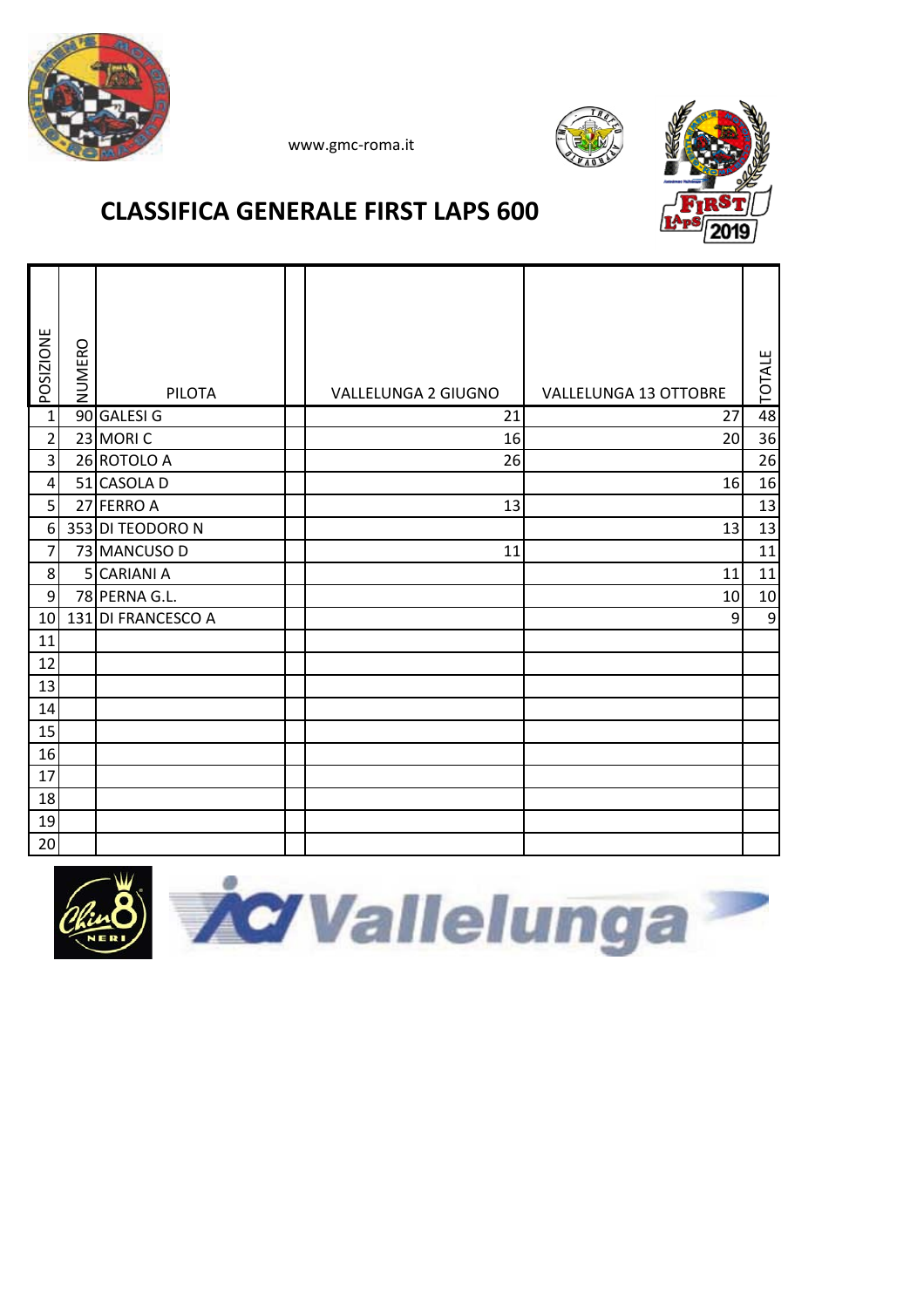





# **CLASSIFICA UNDER 35 FIRST LAPS 600**

| <b>POSIZIONE</b>        | NUMERO | <b>PILOTA</b>      | VALLELUNGA 2 GIUGNO | <b>VALLELUNGA 13 OTTOBRE</b> | TOTALE |
|-------------------------|--------|--------------------|---------------------|------------------------------|--------|
| $\overline{1}$          |        | 90 GALESI G        | 25                  | 25                           | 50     |
| $\overline{2}$          |        | 23 MORIC           | 20                  | 20                           | 40     |
| $\overline{\mathbf{3}}$ |        | 27 FERRO A         | 16                  |                              | 16     |
| $\vert$                 |        | 51 CASOLA D        |                     | 16                           | 16     |
| 5                       |        | 353 DI TEODORO N   |                     | 13                           | 13     |
| $6\,$                   |        | 131 DI FRANCESCO A |                     | 11                           | 11     |
| $\overline{7}$          |        |                    |                     |                              |        |
| $\,8$                   |        |                    |                     |                              |        |
| $\boldsymbol{9}$        |        |                    |                     |                              |        |
| 10                      |        |                    |                     |                              |        |
| 11                      |        |                    |                     |                              |        |
| 12                      |        |                    |                     |                              |        |
| 13                      |        |                    |                     |                              |        |
| 14                      |        |                    |                     |                              |        |
| 15                      |        |                    |                     |                              |        |
| 16                      |        |                    |                     |                              |        |
| 17                      |        |                    |                     |                              |        |
| 18                      |        |                    |                     |                              |        |
| 19                      |        |                    |                     |                              |        |
| 20                      |        |                    |                     |                              |        |



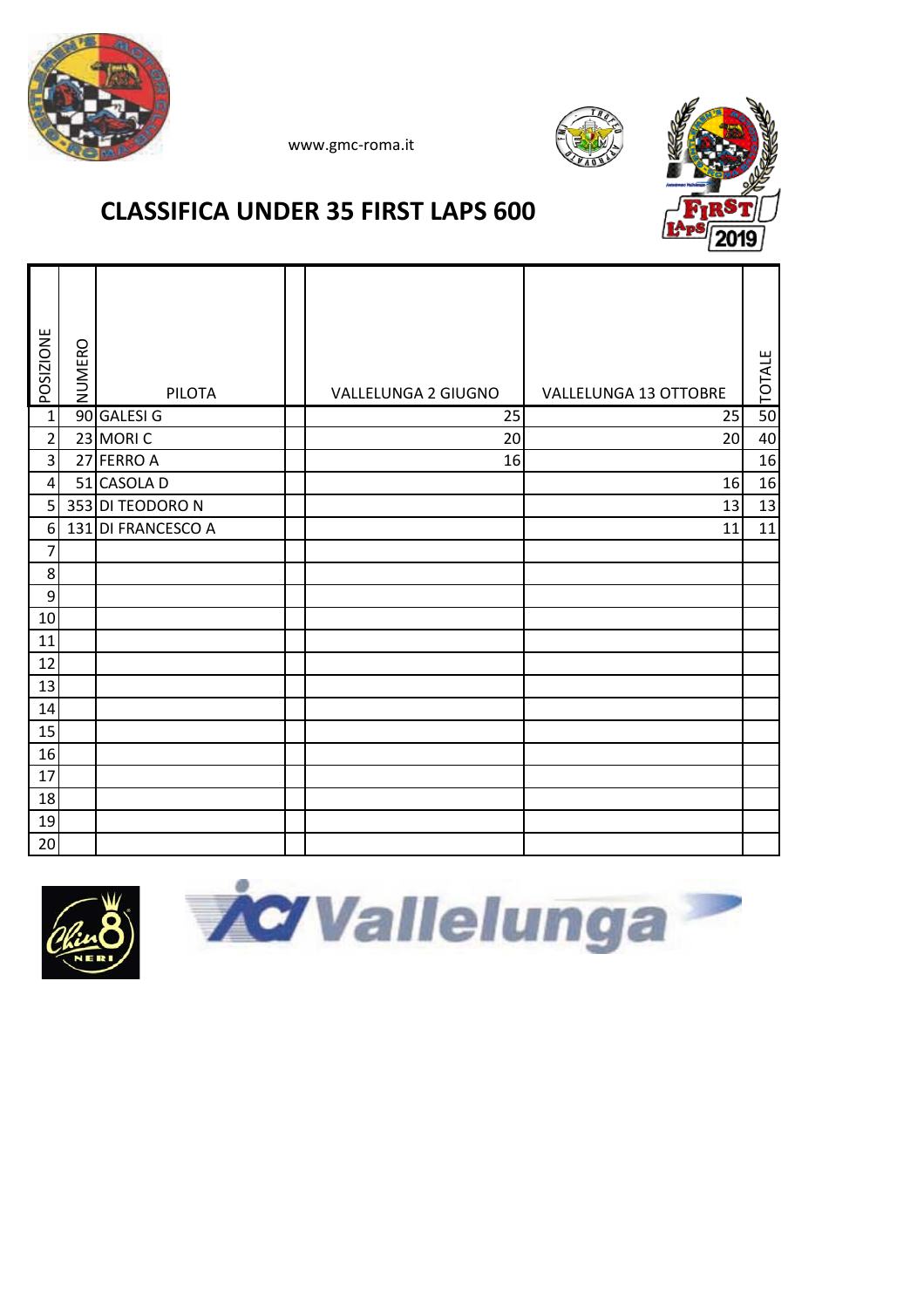





# **CLASSIFICA OVER 35 FIRST LAPS 600**

| <b>POSIZIONE</b> | NUMERO | <b>PILOTA</b> | VALLELUNGA 2 GIUGNO | VALLELUNGA 13 OTTOBRE | <b>TOTALE</b> |
|------------------|--------|---------------|---------------------|-----------------------|---------------|
| $\overline{1}$   |        | 26 ROTOLO A   | 25                  |                       | 25            |
| $\overline{2}$   |        | 5 CARIANI A   |                     | 25                    | 25            |
| 3                |        | 73 MANCUSO D  | 20                  |                       | $20\,$        |
| $\overline{4}$   |        | 78 PERNA G.L. |                     | 20                    | 20            |
| 5                |        |               |                     |                       |               |
| $\boldsymbol{6}$ |        |               |                     |                       |               |
| $\overline{7}$   |        |               |                     |                       |               |
| 8                |        |               |                     |                       |               |
| $\boldsymbol{9}$ |        |               |                     |                       |               |
| $10\,$           |        |               |                     |                       |               |
| 11               |        |               |                     |                       |               |
| 12               |        |               |                     |                       |               |
| 13               |        |               |                     |                       |               |
| 14               |        |               |                     |                       |               |
| 15               |        |               |                     |                       |               |
| 16               |        |               |                     |                       |               |
| 17               |        |               |                     |                       |               |
| 18               |        |               |                     |                       |               |
| 19               |        |               |                     |                       |               |
| 20               |        |               |                     |                       |               |

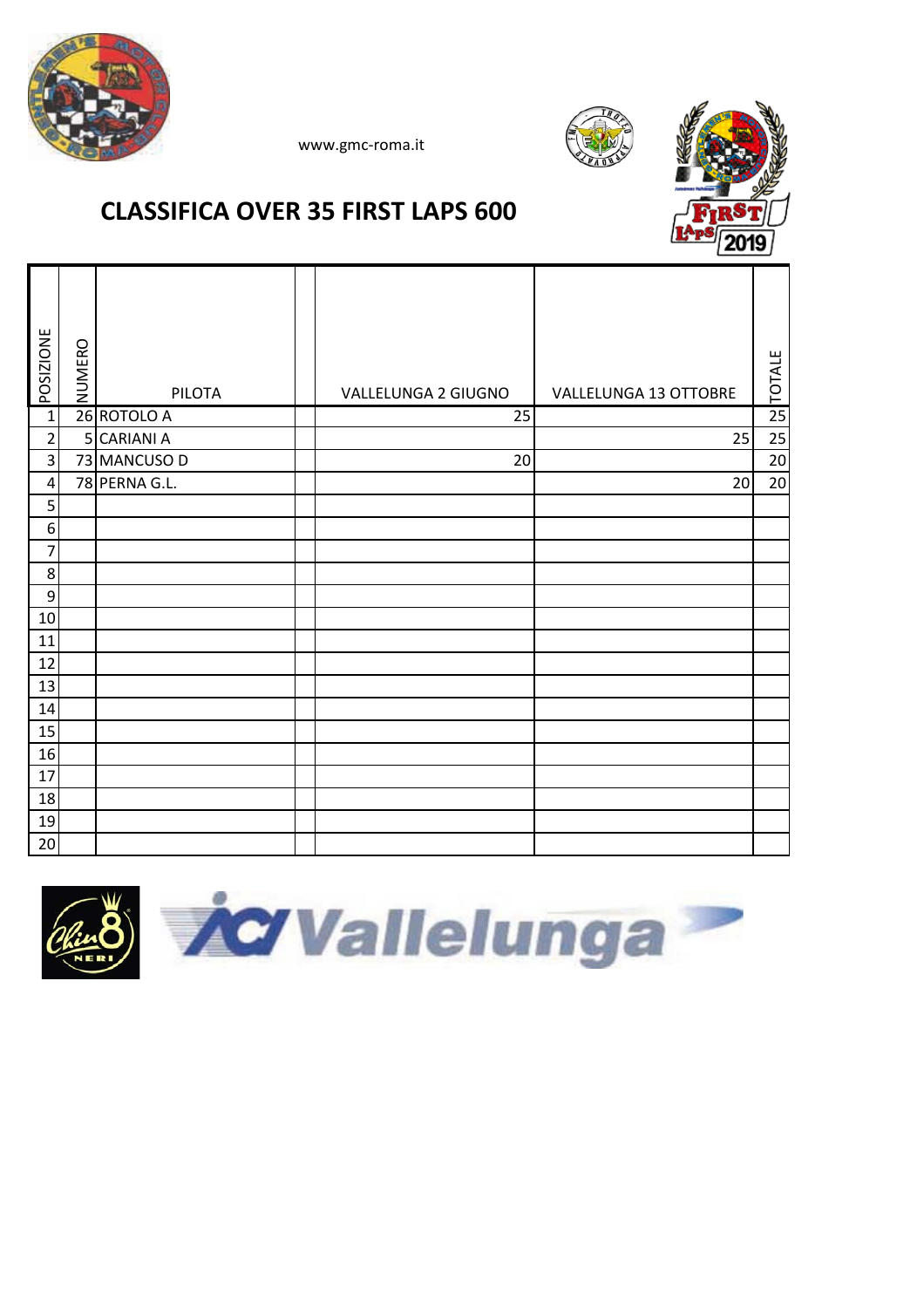





## **CLASSIFICA GENERALE FIRST LAPS SBK**

| POSIZIONE               | NUMERO |                 |                     |                              | <b>TOTALE</b> |
|-------------------------|--------|-----------------|---------------------|------------------------------|---------------|
|                         |        | <b>PILOTA</b>   | VALLELUNGA 2 GIUGNO | <b>VALLELUNGA 13 OTTOBRE</b> |               |
| $\mathbf{1}$            |        | 19 TAMANTINI M  | 27                  | 20                           | 47            |
| $\overline{2}$          |        | 82 TARUGGI M    | 16                  | 13                           | 29            |
| $\overline{\mathbf{3}}$ |        | 87 "ROBY 87"    |                     | 27                           | 27            |
| $\sqrt{4}$              |        | 11 CAVALLO F    | 11                  | 11                           | 22            |
| 5                       |        | 61 SCUDERI M    | 20                  |                              | 20            |
| 6                       |        | 221 COBELLIS V  |                     | 16                           | 16            |
| 7                       |        | 911 DE SIMONE M | 13                  |                              | 13            |
| 8                       |        | 30 GUGLIETTA A  |                     | 13                           | 13            |
| 9                       |        | 15 DI PIETRO T  | 10                  |                              | 10            |
| 10                      |        |                 |                     |                              |               |
| 11                      |        |                 |                     |                              |               |
| 12                      |        |                 |                     |                              |               |
| 13                      |        |                 |                     |                              |               |
| 14                      |        |                 |                     |                              |               |
| 15                      |        |                 |                     |                              |               |
| 16                      |        |                 |                     |                              |               |
| 17                      |        |                 |                     |                              |               |
| 18                      |        |                 |                     |                              |               |
| 19                      |        |                 |                     |                              |               |
| 20                      |        |                 |                     |                              |               |



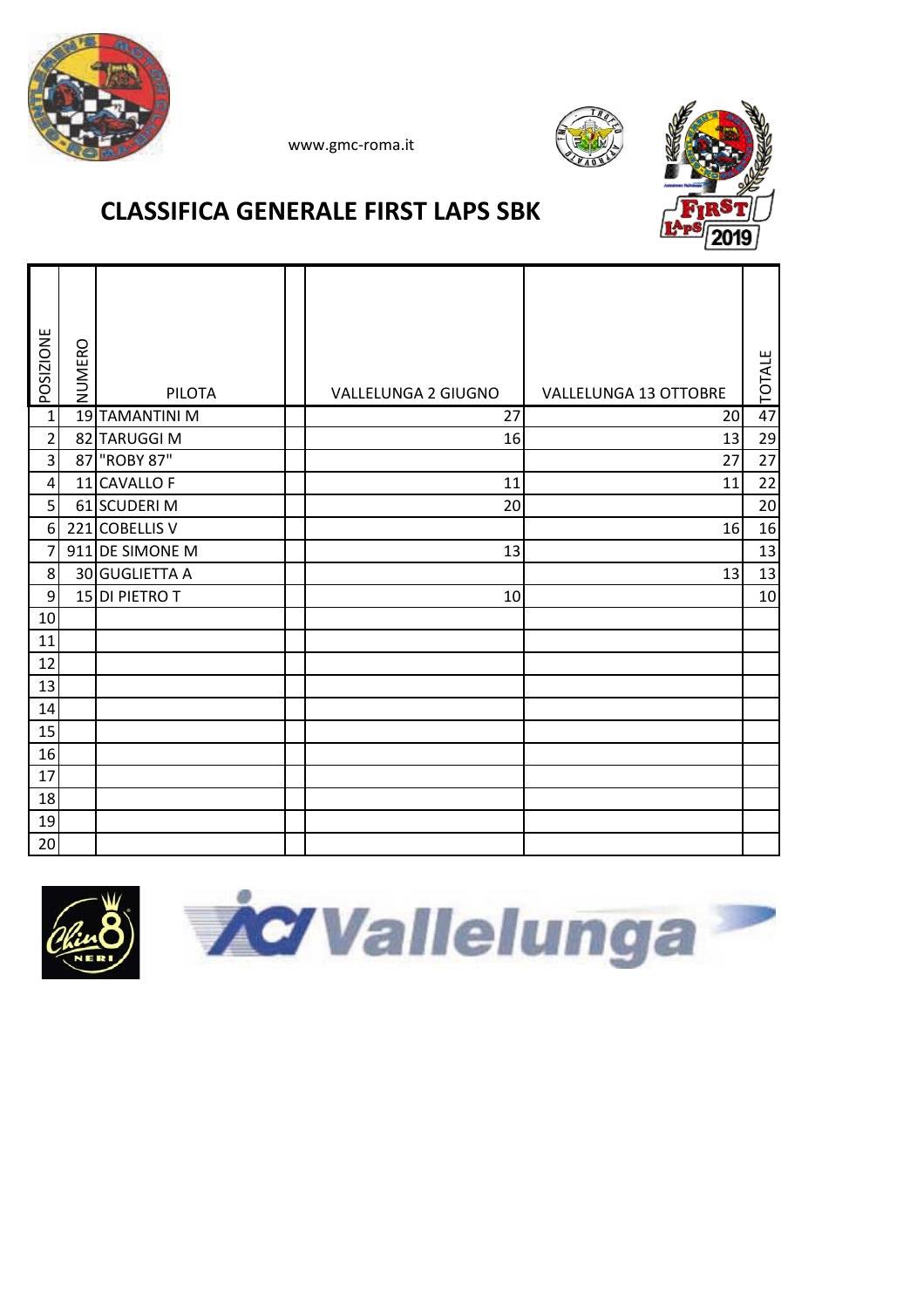





# **CLASSIFICA UNDER 35 FIRST LAPS SBK**

| POSIZIONE        | NUMERO | <b>PILOTA</b>  | VALLELUNGA 2 GIUGNO | VALLELUNGA 13 OTTOBRE | <b>TOTALE</b> |
|------------------|--------|----------------|---------------------|-----------------------|---------------|
| $\overline{1}$   |        | 19 TAMANTINI M | 25                  | 20                    | 45            |
| $\overline{2}$   | 87     | "ROBY 87"      |                     | 25                    | 25            |
| $\overline{3}$   |        | 61 SCUDERI M   | 20                  |                       | 20            |
| $\pmb{4}$        |        | 221 COBELLIS V |                     | 16                    | 16            |
| 5                |        |                |                     |                       |               |
| $\boldsymbol{6}$ |        |                |                     |                       |               |
| $\overline{7}$   |        |                |                     |                       |               |
| 8                |        |                |                     |                       |               |
| 9                |        |                |                     |                       |               |
| 10               |        |                |                     |                       |               |
| 11               |        |                |                     |                       |               |
| 12               |        |                |                     |                       |               |
| 13               |        |                |                     |                       |               |
| 14               |        |                |                     |                       |               |
| 15               |        |                |                     |                       |               |
| 16               |        |                |                     |                       |               |
| 17               |        |                |                     |                       |               |
| 18               |        |                |                     |                       |               |
| 19               |        |                |                     |                       |               |
| 20               |        |                |                     |                       |               |